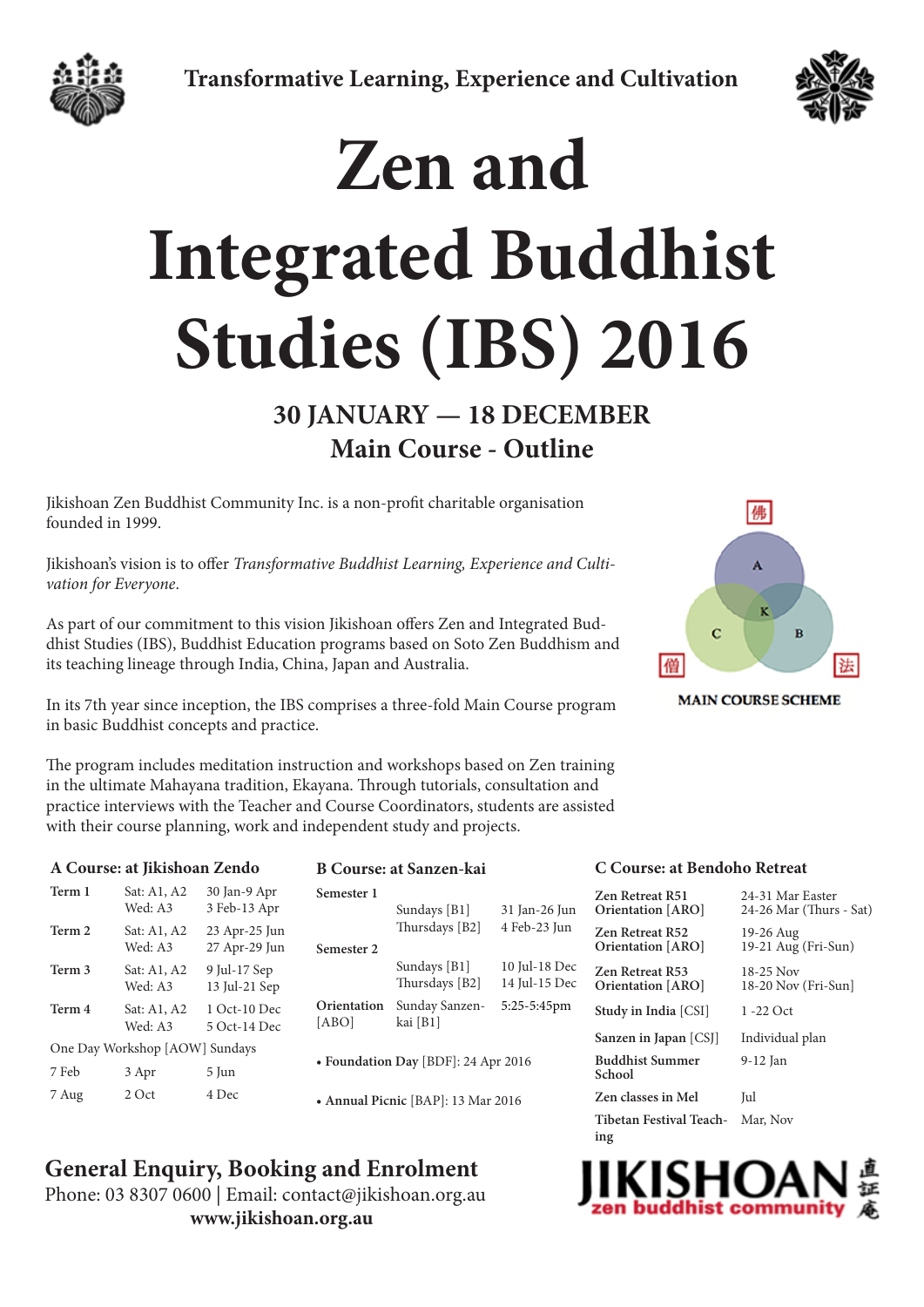### **MAIN COURSE**

The Main Course Program offers A, B and C courses that are integral to Zen education and discipline. The scope of these three programs integrate with one another like the Root, Stem and Blossom of a growing Lotus plant in muddy water.

### **COURSE A**

Meditation, practice and study in the Jikishoan Zendo, a traditional meditation hall. A full-year enrolment is 8 units.

Main Course A (Root) is the entry point to the Main Course Program for a new student. It is a vital base where transformative learning, experience and cultivation for everyone takes place and evolves along with one's deepening meditation, practice and direct understanding.

### **Program**

Main Course A weaves together diverse levels of interests, commitments and experiences of students into each term with 10 x 2 hour class sessions in meditation and Buddhist study, emphasising a practical approach to both conceptual and direct understanding. At the heart of Zen and Integrated Buddhist Studies (IBS) is the desire to allow students to explore these subjects from as many different views as possible.

The Western education model is used systematically while Buddhist perspectives are tested and cultivated in the course of meditation, practice, and in-class discussions. Course A integrates implicitly with the other two courses, B and C. Director Ekai Korematsu leads qualified coordinators for these three courses to support students with their training, practice, objectives and administration. Participants are encouraged to examine their own cultural and intellectual assumptions as they pursue these studies in a supportive environment. Mid year and during the final month of their IBS year, students are invited to submit a report paper on a topic of their choice in order to complete the Main Course work and /or as an Independent Study Project.

### **CURRICULUM**

Term credit (10 sessions) is 2 units, 20 hrs. A student may enrol by term or year. Main Course A curriculum consists of three core topics: Practice, Perspective and A-class role.

### **Meditation Practice**

(1) Three mudras (2) Meditation exercises (3) Three forms

### **Ten Perspectives**

- 
- 
- 
- 4 Right Understanding 9 The Four Noble Truths
- 

### **In-class Role Training Independent Project**

- Jiso and text reading **•** Practice Interview
- Chaju and tea ceremony One Day Workshop
- • Jikido and sutra chant • Sanzen-Kai
- • Jiroku and A-class admin • Zen Retreat
- 1 Right Practice 6 The Three Treasures
- 2 Right Attitude 7 The Seals of Buddhism
- 3 Right Effort 8 The Pathway to Faith
	-
- 5 Right Posture 10 The Three-fold Learning

- 
- 
- 
- 
- Study in India and Japan

**Venue: Footscray/Jikishoan Zendo** address is available on receipt of application. **Contact: Katherine Yeo** for Course A enquiry **Phone: 03 9818 2687 | [A-course@jikishoan.org.au](mailto:a-course@jikishoan.org.au)**

### **COURSE B**

Community based practice and Buddhist study in everyday life. A fullyear enrolment is 12 units for B1 and 8 units for B2.

### **Program**

Main Course B brings together students from diverse walks of life, cultural and educational backgrounds. Each semester comprises twenty sessions of 2 to 4 hours of weekly meditation (Sanzen-kai) within Mahayana Buddhism and the Soto Zen approach to Buddhist discipline. Its scope of study is larger than that of Main Course A with teaching being more explicit, detailed and performance oriented. As Professor Kogen Mizuno says in his book, Basic Buddhist Concepts (page 45):

"Since all things change from instant to instant, life is an accumulation of momentary actions and happenings. Each of these moments must be fulfilled, not with carpe diem hedonism but with a provident realization of the individual's full potential."

Participants are encouraged also to attend A-classes and Zen retreats selectively during their enrolment and to take up an independent study, a short to medium term project of 3 to 6 months. In order to complete their Main Course B work, students can submit a paper on a subject of their ryo training and ryo roles within Sanzen-kai and Retreat curriculum or a topic of their choice .

### **CURRICULUM**

A semester credit (20 sessions) is 6 units, 60 hrs. A student may enrol by semester or year.

#### **Scope**

Main Course B curriculum covers four broad subjects:

- Sanzen-kai practices
- Mahayana Perspectives
- In-Ryo roles
- Individual Attendance Plan & Log (IAP)

### **Curricula Schedule**

| Sunday Sanzen-kai [B1] |           | Thursday Sanzen-kai [B2] |           |
|------------------------|-----------|--------------------------|-----------|
| Zendo ready            | $5:20$ pm | Zendo ready              | $6:55$ pm |
| [Orientation]          | 20 mins   | Zazen                    | 7:00      |
| Robe chant             | 5:25      | Kinhin                   | 7:20      |
| Kinhin walking         | 5:30      | Zazen                    | 7:30      |
| Zazen sitting          | 5:40      | Kinhin                   | 8:10      |
| Kinhin walking         | 6:20      | Tea Ceremony             | 8:20      |
| Tea Ceremony           | 6:30      | Reading                  | 8:35      |
| Chanting service       | 6:40      | Lineage Service          | 8:40      |
| Dharma talk            | 6:50      | Instruction              | 8:50      |
| Sangha Supper          | 7:40      | End                      | 9pm       |
| Clean-up Samu          | 8:10      |                          |           |
| Door close             | $9:00$ pm |                          |           |

### **Venues:**

 **Sunday Sanzen-kai [B1]** 103 Evans Street, West Brunswick

 **Thursday Sanzen-kai [B2]** At Jikishoan Zendo in Footscray

**Contact**: **Shona Innes** for Course B enquiry **Phone: 03 9391 2757 | [B-course@jikishoan.org.au](mailto:b-course@jikishoan.org.au)**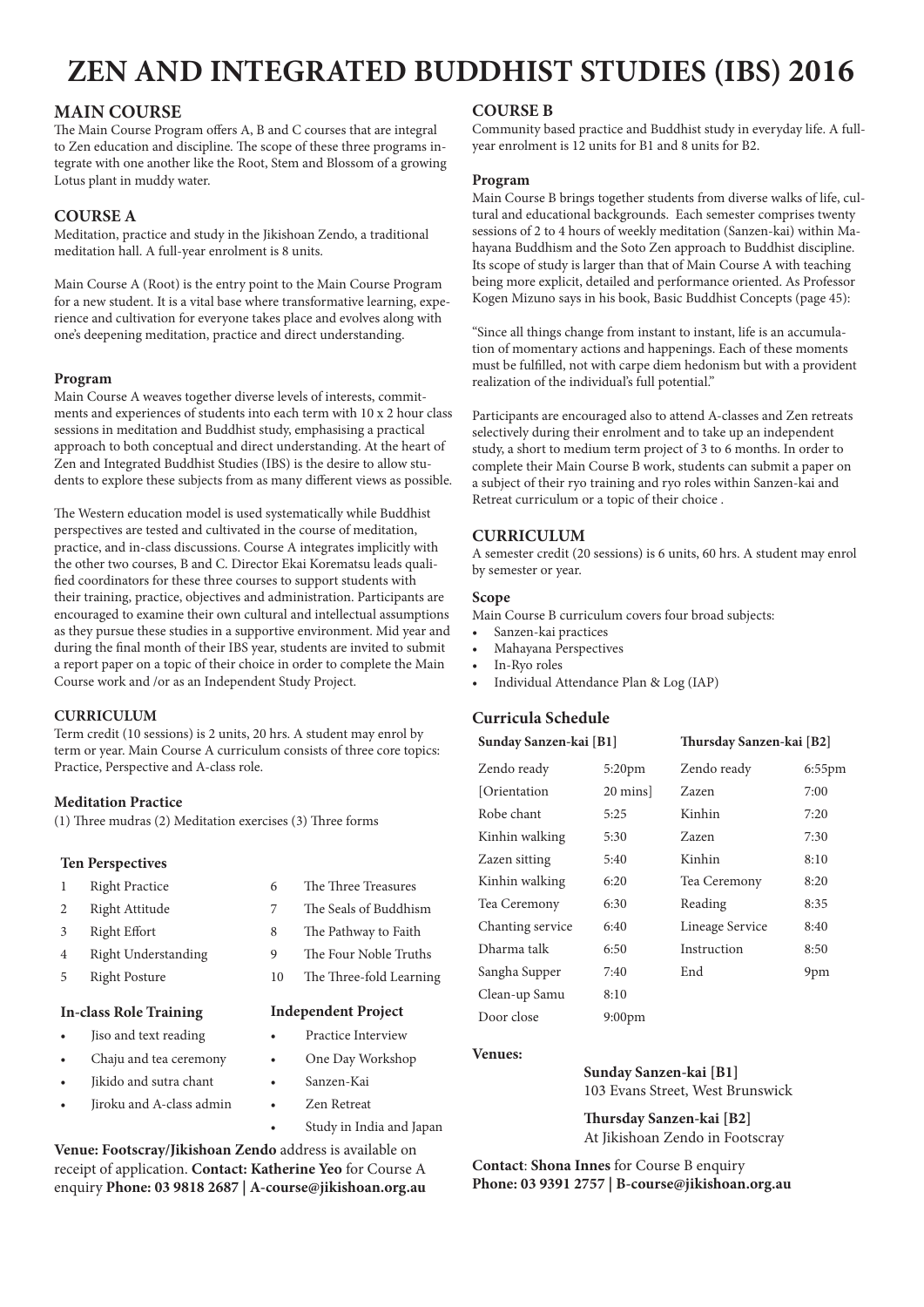### **COURSE C**

Zen training and study in the Soto Zen Tradition at 3 x 7 day retreats during Easter, August and November. A full enrolment is 15 units (12 R-units +3 A-units).

### **Program**

Main Course C ushers students into intensive practice, study and ryo training at Bendoho retreats, a form of Zen monastic community practice, emphasizing Zen Master Dogen's method of practices and teachings with his major work Shobogenzo, The Treasure House of the Eye of True Teaching. There he said:

"To reach the Truth, one cuts oneself off from using the spoken word and lets the intellective function die out. This is because going beyond words and going beyond intellect are how one reaches the Truth, since having words and having thoughts is entirely different from the Truth."

- from Ango On Summer Retreat (Page 857)

Students are encouraged to have a long term vision, commitment and plan, when they pursue Course C study. Anyone can apply to attend a Jikishoan Zen retreat. However, for formal entry and enrolment into the Main Course C program, in addition to application, students are required to have an interview with Ekai Osho for their Individual Training Plan (ITP).

### **CURRICULUM**

### **Course Work Strategy**

| • IBS Year Planner 2015          | • Dokusan/Tutorial |
|----------------------------------|--------------------|
| • Individual Training Plan (ITP) | • Report Writing   |

### **Retreat Training**

- Monasticism in lay life Ino Ryo Zendo
- Shu Ryo Base study Shika/Jiroku Admin
- Tenzo Ryo Kitchen Yaku Ryo Personnel

### **Soto Zen Perspectives**

- • Shobogenzo Dogen Zenji
- • Denkoroku Keizan Zenji
- • Eihei Shingi Standard of Zen Community

### **Associated Curriculum**

- Course A Buddhist Summer School (KEBI)
- 
- 
- One Day Workshop Zen Class in Melbourne (KEBI)
- Course B Tibetan Festival Teaching

• India and Japan Study

### **Coordinator: Hannah Forsyth**

### **Phone: 03 8307 0600 | [C-course@jikishoan.org.au](mailto:c-course@jikishoan.org.au)**

For Main Course C enquiry, overseas study and student report papers of their projects.

### **MAIN COURSE READING**

- • Sutra Book for Sanzen-kai *Jikishoan Publication*
- • Zen Mind, Beginner's Mind *Author: Shunryu Suzuki*
- • Basic Buddhist Concepts *Author: Kogen Mizuno*
- • Shobogenzo by Zen Master Dogen *Shasta Abbey Press*
- • Denkoroku, Transmission of Light *Author: Zen Master Keizan*
- • Realizing Genjo Koan *Author: Shohaku Okumura*
- • Dogen's Pure Standards for the Zen Community
- *Translators: Taigen Daniel Leighton and Shohaku Okumura*

### **OVERSEAS STUDY**

Study at Bodh Gaya where Buddhism originated 2500 years ago and Sanzen at Zen training temples in Japan as part of an Independent Study and Project. The 3 - 10 weeks is 2-8 units.

**Study in India Director: Prof. Robert Pryor** Annually, Ekai Osho travels to Bodh Gaya to teach in Antioch University's Buddhist Studies Abroad Program for 3 weeks. Students may accompany him to take up an Independent Study project. Detailed information and student reports of this IBS Study in India Program are available.

**Sanzen in Japan Director: Seido Suzuki Roshi** Seido Suzuki Roshi accepts students from Jikishoan for an extended period for Sanzen (traditional Zen practice and study) at Toshoji, a Soto Zen training monastery where he is Abbot and Teacher.

### **LEADERSHIP / FACULTY**

**DIRECTOR** *Ekai Korematsu*

Ekai Korematsu is the Main Teacher of Jikishoan Zen Buddhist Community in Melbourne. He is a transmitted teacher (Osho), of Soto Zen Tradition and has taught meditation in Japan, India, USA, Australia and New Zealand for over 35 years. He has been a faculty member of Antioch University's Buddhist Studies Abroad Program in India since 1997.



### **COORDINATOR**

### *Shudo Hannah Forsyth*

Shudo Hannah Forsyth is an original member of Jikishoan and a general Coordinator for Main Course Program and C course students. Shudo has been a student of Ekai Osho since 1999 and is currently undertaking Assistant Teacher Training in the IBS and the Soto Zen Tradition.



### *Teishin Shona Innes*

Teishin Shona Innes is Secretary for IBS Student Administration and Main Course B Coordinator. She has been a member of Jikishoan since 2005 and was Head Student (Shuso) during the second six month training period in 2013. Teishin has completed six years in Main Course A and B.



### **COORDINATOR**

#### *Katherine Shuzan Yeo*

Katherine Shuzan Yeo is Main Course A Coordinator. She completed six years in Main Course A and took up independent study projects, making a contribution to IBS for its associated programs such as Buddhist Studies in India and Zen Training at Toshoji Japan during the past five year period. Katherine has been a member of Jikishoan since 2008.

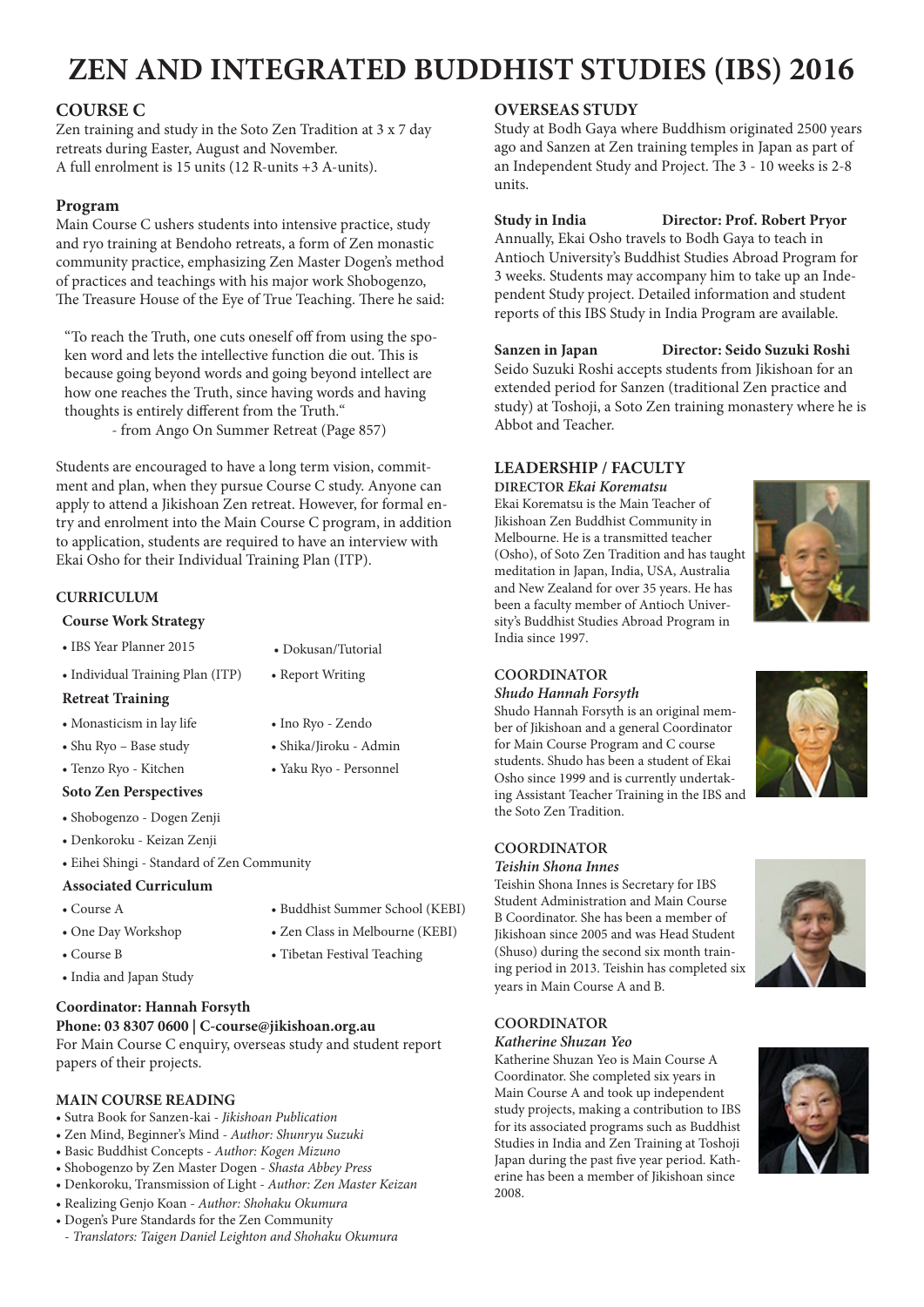### **HOW DO I BOOK AND ENROL?**

Go to **<jikishoan.org.au>** to book online and call Jikishoan office: **03 8307 0600** or E-mail to **[contact@jikishoan.org.au](mailto:contact@jikishoan.org.au)** \*Application form submission is required for Main Course enrolment (\$60 Admission fee applies) **Post your application to: IBS-Jikishoan, PO Box 475 Yarraville Victoria 3013**

### **HOW MUCH DOES IT COST?**

Admission fee: \$60

### **Main Course Tuition**

- **1. Course A**: \$545 One full year 4 terms [KA] **OR** \$170 One term -10 classes [AT] **OR** \$90 5 classes [A1/2T]
- **2. Course B** : \$240 One full year 2 semesters [KB] **OR** \$170 One semester 6 months
- **3. Course C**: \$3780 Three years -9 retreats base [KC] **OR** \$1365 One full year 3 retreats base [CY]

### **Alternative Participation:**

- **To be a Non-credit student in 2016:** \$60 Admission fee only [NC]
	- **To be a Nominal student in 2016:** \$60 Admission fee plus IAP for [A] and [B] or ITP for [C]

33% minimum attendance required for [A]/term, [B]/semester, or [C]/retreat

### **WHAT COURSE DO I CHOOSE AS MAJOR?**

**• Course A (Root)**: This course is essential for any individual regardless of their prior experience, and is a pre- requisite for course B and C. Particularly, if you are new, you must start from this course except for a Jikishoan member, or an IBS student who has finished 1 term in A class curriculum, or previously attended a Bendoho Retreat for a minimum of 7 days, or 3 x One Day Workshops [AOW].

**• Course B (Stem)**: This course is for a student who wants to train in Ryo practice and study in the Mahayana tradition at weekly Sanzen-kai with a Teacher and a Sangha. Anyone can attend Sanzen-kai [B1, B2]. However, this course enrolment provides a supportive structure and an environment for Zen education and training in community level practice. Integration with Course A and C curriculum helps to bring meditation into life.

**• Course C (Flower)**: This course is retreat-based and intended for students who pursue curriculum and training in Soto Zen Buddhism for a period of 3 years [KC]. However, a student may enrol in this course by year [CY] if this suits better. It emphasises methods and teachings of the two Zen Masters: Dogen Zenji and Keizan Zenji. A face to face interview with the teacher is a prerequisite for Course C enrolment.

### **VISION FOR YOUR PARTICIPATION**

We encourage you to cultivate your own vision when you pursue the course work. Having a vision and purpose will make a difference to your study and practice regardless of levels of your commitment: short, medium or long term. We wish you the best and that your objective finds its respective place in our vision: *To offer transformative Buddhist learning, experience and cultivation for everyone.*

### **ACCREDITATION**

Accreditation assessment is primarily based on successful attendance in Main Course Program. (Jikishoan Accreditation Standard 2015)

**Attendance Certificate**: Upon request, Jikishoan will issue an Attendance Certificate to the student at any point he/she earns above 80 student hours. A student earns a credit by their attendance/student hour and 1 unit comprises 10 student hours.

**Course Certificate**: A student-teacher certificate may be awarded to a student who has earned above 36 course units and has successfully completed curriculum based training, projects and integrated study.

**Teacher Training:** Reserved for lay ordained who completed post Shuso training under the Main Teacher. Criterion: above 108 course units, IBS (5 years), 5 practice periods, and independent projects.

Admission and tuition fees are non-refundable. However, if Jikishoan determines that due to extraordinary circumstances a student could no longer continue his/her course work for the time being, the remaining balance of the Main Course tuition paid may be credited for reenrolment within IBS year 2016-2017.

### **CODE FOR IBS**

classes and activities for students and administration. KA Course A 4 terms  $40 \times 2$  hour classes  $AT$  Course A 1 term  $10 \times 2$  hour classes A1/2T Course A 1/2 term  $\begin{array}{|c|c|} \hline 5 & x & 2 & hour \end{array}$  classes A1 Saturday morning class 9-11 am A2 Saturday afternoon class 5-7 pm A3 Wednesday night class 7-9 pm AOW One Day Workshop 9am-4pm ABO Sanzen-kai Orientation 5:25 pm (20 min) ARO Retreat Orientation 2 days at Zen retreat KB Course B, 2 semesters  $40 \times 2-3$  hours at B1 or B2 BS Course B, 1 semester 20 x 2-3 hours at B1 or B2 B1 Sunday Sanzen-kai 3 hours/session B2 Thursday Sanzen-kai 2 hours/session KC Course C, 3 years 9 x 7-day retreats  $CY$  Course C, 1 year  $3 \times 7$ -day retreats NC Non-credit Student Casual attendance A, B, C Nominal Student 33% min. attendance level IAP | Individual Attendance Plan | A class and Sanzen-kai ITP Individual Training Plan Year plan and log R Bendoho Retreat  $\vert$  Zen retreat – 7 days x 3/yr **NO REFUND POLICY** K Teacher Training 3-5 years

The following codes are used to identify enrolment, courses,

### **Jikishoan Zen Buddhist Community Inc. PO Box 475 Yarraville Victoria 3013 AUSTRALIA**